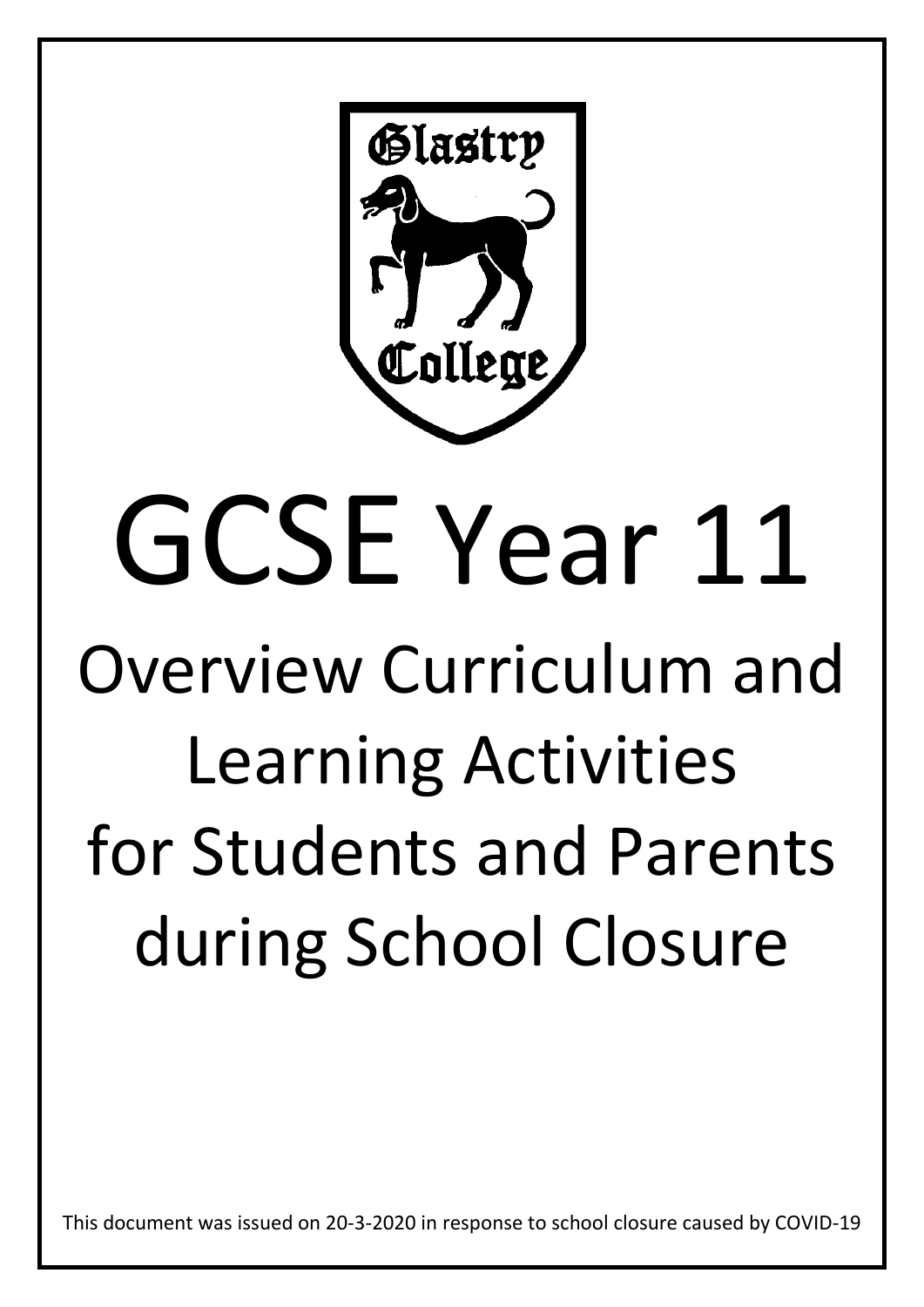| Subject        | <b>Key Dates</b>                                                                                                                                                                                                                                             | <b>Task Summary</b>                                                                                                                                                                                                                                                                                                                                                                                                                                                                                                                                                                                                                                                                                                                                                                                                                                                                                                                                                                                                                                                                                                                                                                                                                                                                                                                                                                                                             |
|----------------|--------------------------------------------------------------------------------------------------------------------------------------------------------------------------------------------------------------------------------------------------------------|---------------------------------------------------------------------------------------------------------------------------------------------------------------------------------------------------------------------------------------------------------------------------------------------------------------------------------------------------------------------------------------------------------------------------------------------------------------------------------------------------------------------------------------------------------------------------------------------------------------------------------------------------------------------------------------------------------------------------------------------------------------------------------------------------------------------------------------------------------------------------------------------------------------------------------------------------------------------------------------------------------------------------------------------------------------------------------------------------------------------------------------------------------------------------------------------------------------------------------------------------------------------------------------------------------------------------------------------------------------------------------------------------------------------------------|
| Art and Design | During the school closure I'm asking you to look at<br>starting your main project (Unit 2). This would<br>normally start at Easter and run through to October in<br>Year 12, when you would start your Final Outcome, to<br>be completed by end of December. | Choose to either stick with your current theme or choose a new theme. Whatever you decide, you<br>will need to complete the following tasks.<br>Mind map/Brainstorm of your theme: This includes covering an entire A2 page with words,<br>thoughts, images, photographs, basically anything to do with your theme.<br>Planning: You need to now think about your theme and make lists of Drawings you could do<br>$\bullet$<br>(from real life objects), and also places or objects that you could Photograph. Again, like our<br>previous work, really high quality photography!!<br>Drawings: You need to fill 3 Drawing pages A2 Size with real quality, your very best work! Not<br>rushed, and it is up to you to produce small and large drawings<br>using Pencils (a range of sketching and shading), Pens( using all the elements of Mark-<br>making) Colouring Pencil (layers of colours). Also Pen and watercolour together looks great.<br>You should be taking 2 weeks on each of the drawing pages!!! Here are some Key Words for<br>you to Google and get Ideas for how to do your pages<br>GCSE Sketchbooks - Look at the quality of the drawings and the layout of pages! A-Level<br>Sketchbooks - again it will get you to push your work to the highest of quality! Also look at<br>your images from the True Colours Exhibition that we went to.<br>Aspire to be great in all of your work and you will be! |
|                | Exam - likely to be during the 2020-2021 academic<br>year                                                                                                                                                                                                    | All pupils should check email regularly.<br>Most of the content has been covered for this exam, with the exception of Market Research and<br>the Marketing Mix. The notes and some activities for these topics have been individually emailed<br>to each pupil and are included on the BCS One Note page.<br>Pupils have been given revision tables to fill in for each topic for the mock exam in March. I have<br>added some tables for the two outstanding topics and a copy of this has also been emailed and<br>added to OneNote. Further revision material will be available in due course.<br>To access the notes on the One Note page it is Content Library Unit 2 Exam and then click on any<br>of the topics you need.                                                                                                                                                                                                                                                                                                                                                                                                                                                                                                                                                                                                                                                                                                |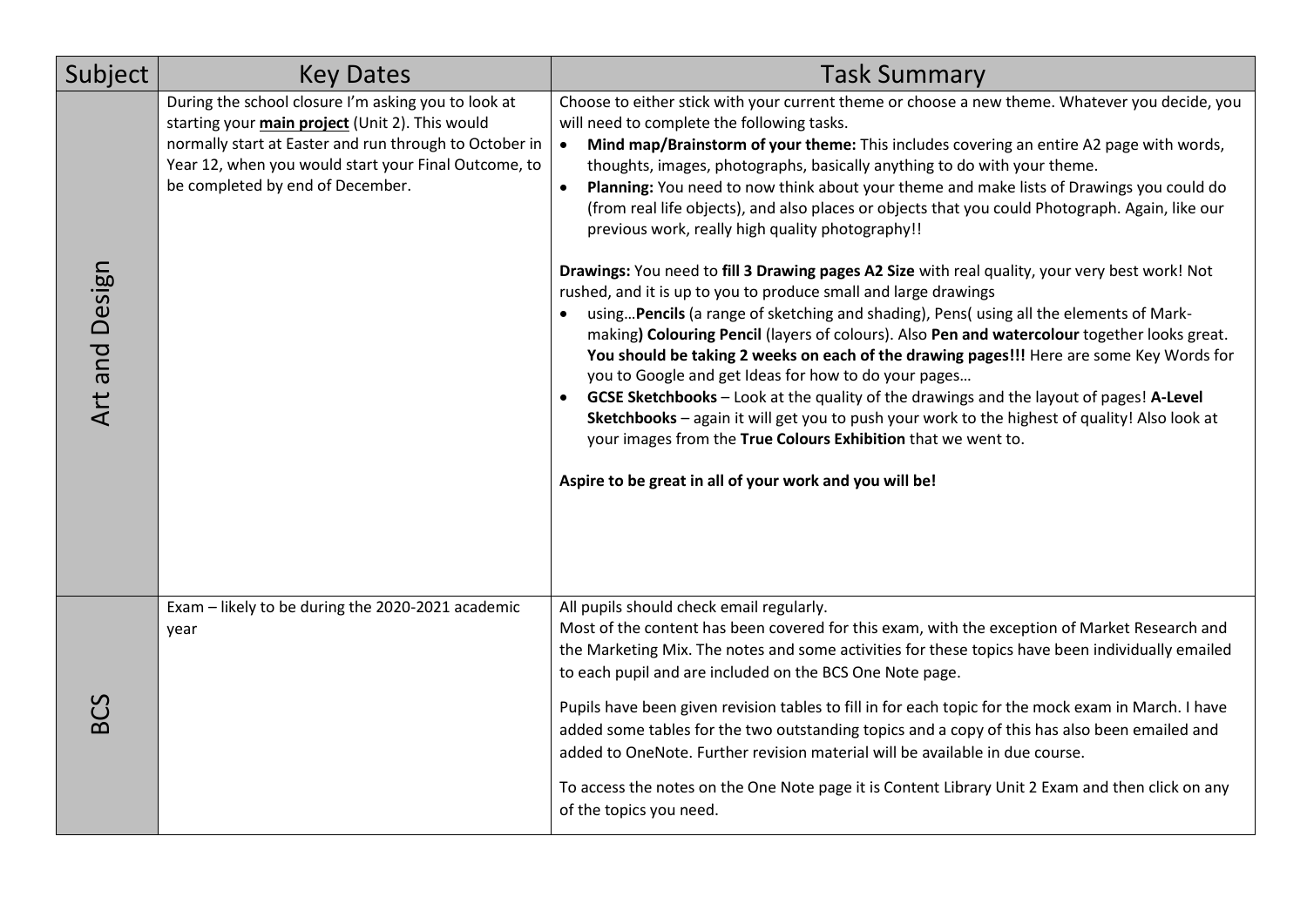|                            | Unit 1 exam - likely to be during the 2020-2021<br>academic year                                                                      | Resources to cover remaining topic areas are accessible through OneNote.<br>Unit 1 revision books have been distributed, along with bought revision guides - remember these                                                             |
|----------------------------|---------------------------------------------------------------------------------------------------------------------------------------|-----------------------------------------------------------------------------------------------------------------------------------------------------------------------------------------------------------------------------------------|
|                            |                                                                                                                                       | have interactive notes and tests to aid revision also.                                                                                                                                                                                  |
| <b>Business</b><br>Studies |                                                                                                                                       | Past papers and mark schemes can be accessed on OneNote and the CCEA website.                                                                                                                                                           |
|                            | Start of September 2020 for submission of work set                                                                                    | Ensure up to date with all work covered so far this year.                                                                                                                                                                               |
| CoPE                       | during Year 11                                                                                                                        | Complete any other work set via school email.                                                                                                                                                                                           |
|                            | No external assessments during the 2019-2020<br>academic year                                                                         | Booklets have been given out to pupils with past paper questions, along with a copy of 'Blood<br>Brothers'. Pupils should type up their responses and email them through to Miss McKendry - her<br>email address is inside the booklet. |
| Drama                      |                                                                                                                                       | If pupils have not been in to receive this work, it can be picked up from the school.                                                                                                                                                   |
|                            |                                                                                                                                       | Devised Performance Controlled Assessment will resume when we are all back in school.                                                                                                                                                   |
|                            | Unit 1 Exam - likely to be during the 2020-2021                                                                                       | Complete revision booklet that has been provided.                                                                                                                                                                                       |
|                            | academic year                                                                                                                         | Section A - Writing for purpose and audience<br>Section B - Reading to access non-fiction and                                                                                                                                           |
| English                    |                                                                                                                                       | Media texts                                                                                                                                                                                                                             |
|                            | Pupils to continue with work stated.<br>No formal exam in June 2020. Coursework is due<br>December 2020 and exam will be summer 2021. | Collect your class folder of notes as each teacher has prepared photocopied materials to cover<br>topics that have not yet been covered.                                                                                                |
|                            |                                                                                                                                       | Pupils to use CCEA GCSE Food and Nutrition website. Read fact files on each topic and make<br>graphic organisers for each.                                                                                                              |
| Food & Nutrition           |                                                                                                                                       | Use BBC bite size Food and Nutrition, this covers each topic with notes, a video clip and a quiz.<br>Work through BBC bite size food and nutrition and then add any additional work to the graphic<br>organiser.                        |
|                            |                                                                                                                                       | Revise folder notes and add to graphic organiser. Each pupil has a course overview in their folder.                                                                                                                                     |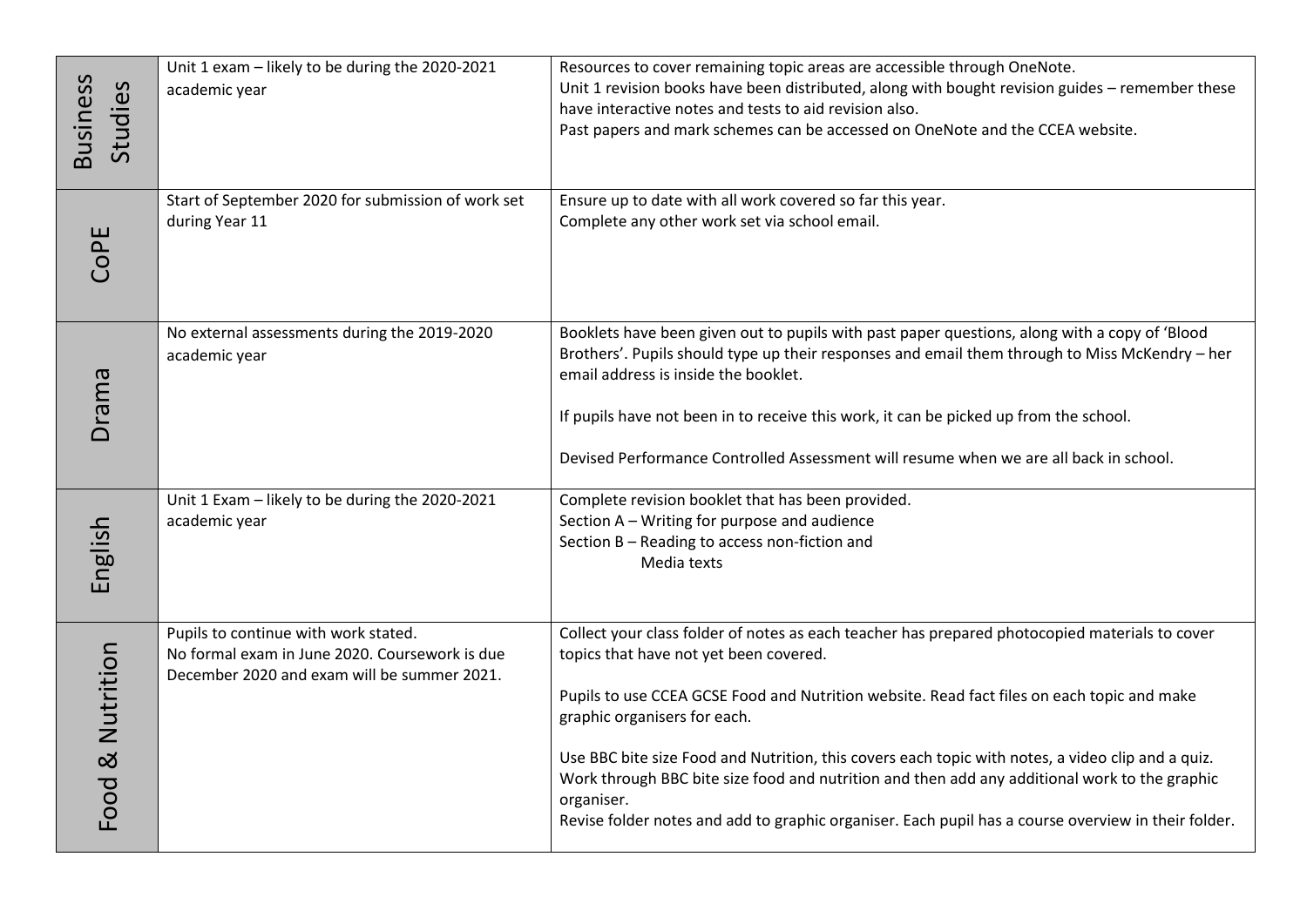|           | Start of September for any assessment.                                                                                                                                     | Complete work set in class before school closure                                                                                                                                                                                                                                                                                                                                                                                                                                                        |
|-----------|----------------------------------------------------------------------------------------------------------------------------------------------------------------------------|---------------------------------------------------------------------------------------------------------------------------------------------------------------------------------------------------------------------------------------------------------------------------------------------------------------------------------------------------------------------------------------------------------------------------------------------------------------------------------------------------------|
| French    |                                                                                                                                                                            | Holidays booklet, 3 Linguascope booklets, pages from CGP book and work on Language Gym.                                                                                                                                                                                                                                                                                                                                                                                                                 |
| Geography | Unit 1 Exam Understanding our Natural World - likely<br>to be during the 2020-2021 academic year                                                                           | Task 1<br>Complete activities on super volcanoes both drawing diagrams of their structure and on the<br>potential impacts of the Yellowstone national park super volcano. Guidance on this can be found in<br>OneNote on Theme D.<br>Task 2<br>Students should then complete revision for Unit 1. They should complete A3 revision sheets, past<br>paper question booklets and glossaries. Additional revision tasks will be set in OneNote and<br>feedback provided by Mr Viner as discussed in class. |
| History   | Exam - likely to be during the 2020-2021 academic<br>year                                                                                                                  | Revision guides and resource packs have been produced and have been given to all students.<br>Resources are also available on OneNote.                                                                                                                                                                                                                                                                                                                                                                  |
|           | Unit 1 Theory Examination date October 2020 (TBC)                                                                                                                          | <b>OneNote Resources available online:</b><br>Pupils have been given access to an online course constructed by their classroom teacher in order<br>to facilitate revision at home. The online course contains a variety of materials including notes<br>designed specifically for this course, sample exam questions from every topic that may appear in<br>the exam as well as past papers and the corresponding mark scheme.                                                                          |
| Maths     | No Coursework.<br>Focus on M2 exam - likely to be during the 2020-<br>2021 academic year<br>11.5 and 11.6 $\rightarrow$ Review this year's work and use<br>OneNote for M2. | 11.1 $\rightarrow$ OneNote M3 or M4<br>11.2, 11.3, 11.4 $\rightarrow$ OneNote M2                                                                                                                                                                                                                                                                                                                                                                                                                        |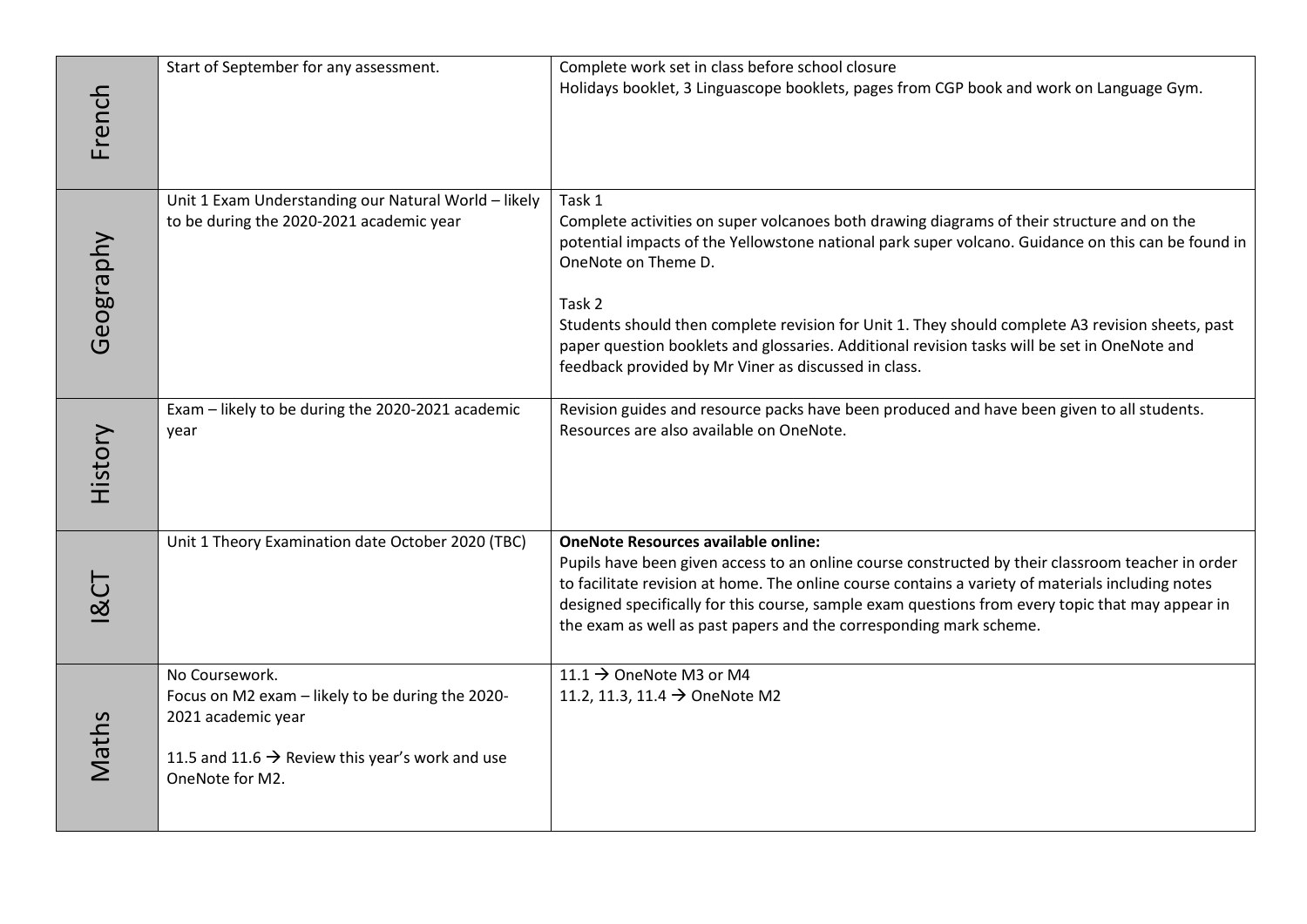| for Adult Life<br>Preparation | Submission deadline for portfolio (Units 4, 5, 9, 10,<br>13) 20 <sup>th</sup> April 2020.                        | Currently finishing Unit 11(Mrs Patton) or Unit 4 (Mrs Gargan). Complete all other missed tasks in<br>units 10, 9, 5, 4, 13. Moderation due in May 2020.<br>See pupil email or Onenote for criteria titles and help sheets. Send complete criteria via email for<br>marking. Save and put in PAL folder in your documents or pendrive.<br>Mrs Gargan will put on Onenote all resources and templates to allow for completion of Unit 11. |
|-------------------------------|------------------------------------------------------------------------------------------------------------------|------------------------------------------------------------------------------------------------------------------------------------------------------------------------------------------------------------------------------------------------------------------------------------------------------------------------------------------------------------------------------------------------------------------------------------------|
| RT&MVS                        | Unit 1 - likely to be during the 2020-2021 academic<br>year                                                      | Unit 1 Revise all 6 Chapters.<br>Chapter 1 - Vehicle Control and Road User Behaviour<br>Chapter 2 - Legal Requirements<br>Chapter 3 - Road Transport and its Effect on society<br>Chapter 4 - Motoring Maths<br>Chapter 5 - Accident Procedures<br>Chapter 6 - Motor Vehicle Technology<br>Complete notes on each system in chapter 6.<br>Complete revision work and past papers that have been emailed.                                 |
| Studies<br>Sports             | Unit 6 work to be submitted in June/September 2020                                                               | Complete work on Unit 6 Learning Aim B                                                                                                                                                                                                                                                                                                                                                                                                   |
| (Single Award)<br>Science     | No more exams were scheduled for this academic<br>year. November 2020 is the date of next formal<br>examination. | Students have been provided with revision materials as well as activities that can be accessed via<br>OneNote.                                                                                                                                                                                                                                                                                                                           |